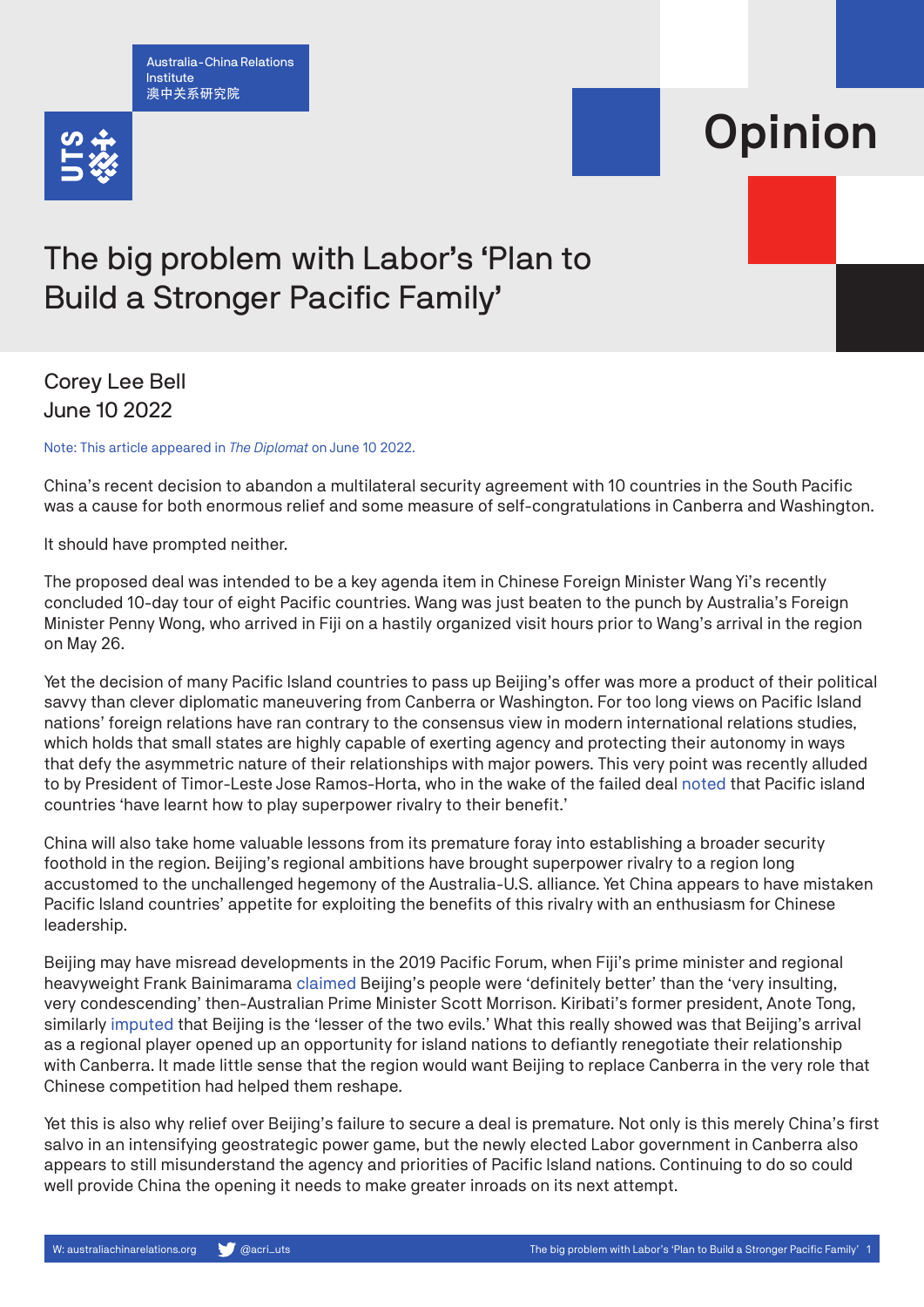One example is that Labor has developed a 10-point ['Plan to Build a Stronger Pacific Family'](https://alp.org.au/policies/labors-plan-to-build-a-stronger-pacific-family) [in order to](https://www.theguardian.com/australia-news/2022/may/25/penny-wong-set-to-travel-to-fiji-on-thursday-coinciding-with-chinese-ministers-pacific-tour) 'regain Australia's position as the partner of choice in the Pacific.' Unfortunately, nations in the region don't want Australia 'regaining' the mantle it occupied before – they want Australia to accept that their role and identity in the region has changed. Moreover, to the extent that this statement is meant to imply that island nations can be cajoled into choosing Canberra over Beijing – especially in the domain of security – then it could be argued that Canberra is framing its engagement in a way that is less than optimal.

Some preposterous things have recently been said about Australia by Solomon Island's Prime Minister Manasseh Sogavare. But his suggestion that island nations should henceforth seek multiple security partners, as opposed to a single and potentially overbearing one, makes some sense.

Australian National University scholar Evelyn Goh has argued that small nations in Southeast Asia have benefited from what she calls an 'omni-enmeshment' strategy aimed at securing concomitant security and other agreements with competing major powers. Among the benefits of this strategy is that small states can exploit larger nations' capacities to combat different security problems, while limiting their facility to leverage these security contributions to diminish the small state's autonomy. Such a strategy can help small states delay or escape being locked in on either side of a high stakes, zero-sum battle for geostrategic supremacy – even to the extent that it could have a positive impact on the competitive behavior of rival powers. Most importantly, as Goh argued, this can even occur when the small states in question tacitly seek to perpetuate, as opposed to overturn, the geostrategic advantages of the established power which has traditionally maintained security in the region (in the case of Southeast Asia, the United States).

On this point, Wong would do well to keep in mind a recommendation outlined in a recent Carnegie [report](https://carnegieendowment.org/2021/10/13/china-s-influence-in-southeastern-central-and-eastern-europe-vulnerabilities-and-resilience-in-four-countries-pub-85415) on Beijing's influence in Eastern, Central and Southeastern Europe. This report states that while Western countries should communicate latent dangers in Beijing's influence game, small nations shouldn't be viewed as a potential 'trojan horse' for Chinese influence, nor should the security ramifications of agreements with China be overstated. Indeed, pushing too hard against Chinese influence could be spun by Beijing as the very thing that Canberra explicitly says it opposes – an attempt to erode small states' autonomy.

The reality is that China will probably make inroads in securing security agreements with Pacific Island countries in spite of incessant warnings against doing so emanating from Canberra or Washington. But these need not be seen as diplomatic defeats by Australia, nor as necessarily dangerous developments. They will happen largely because security is an amorphous rather than a clearly defined concept in very small, fragile nations where sources of insecurity, even those that pose a potentially existential threat, often appear omnipresent and constantly impending. Aside from the often mentioned issue of climate change, threats to micro-nations in the Pacific can include a plethora of issues ranging from [organized crime](https://www.theguardian.com/world/2019/jun/24/the-new-drug-highway-pacific-islands-at-centre-of-cocaine-trafficking-boom), illegal fishing and [overfishing](https://chinadialogueocean.net/en/fisheries/9225-pacific-islanders-climate-change-overfishing/), natural disasters and pandemics, to the pilfering of natural resources and social conflicts.

In part, Pacific Island countries' tendency to often [single out](https://www.smh.com.au/environment/climate-change/pacific-community-pleads-for-australian-climate-action-amid-regional-tension-20220429-p5ahap.html) Canberra for its inaction on climate change – despite Beijing having made far weaker commitments and producing [ever greater](https://www.australiachinarelations.org/content/china%E2%80%99s-changing-climate-action-roadmap) CO2 emissions – is a product of an attempt to educate major powers about this reality, and advance the desirability of competing powers coming together to battle this plethora of security challenges, as opposed to predominantly defining security in more conventional geostrategic terms.

While Canberra's Pacific strategy will no doubt retain a geostrategic focus, understanding other states' view of security as a spectrum, as opposed to a category, will help Australian diplomacy in the South Pacific. While the new Labor government has made inroads by placing a greater emphasis on combatting climate change, this should only be the beginning. First, understanding the omnipresence of security threats will help Canberra appreciate that turning back offers for security assistance is always going to present a difficult proposition for fragile micro-states.

Also, given that the boundaries between security and non-security can appear amorphous to the latter, the red lines separating agreements that will protect as opposed to erode sovereignty are likely to come across to Pacific nations as less linear than is the case with major powers. Attempts to dictate linear red lines – as Morrison clumsily attempted to do in his criticisms of the Solomon Islands' recent security deal with Beijing – are likely to continue to face backlashes. Ultimately, Canberra and Washington would be better off sharing information and intelligence on China's influence game with its South Pacific partners, and let local leaders,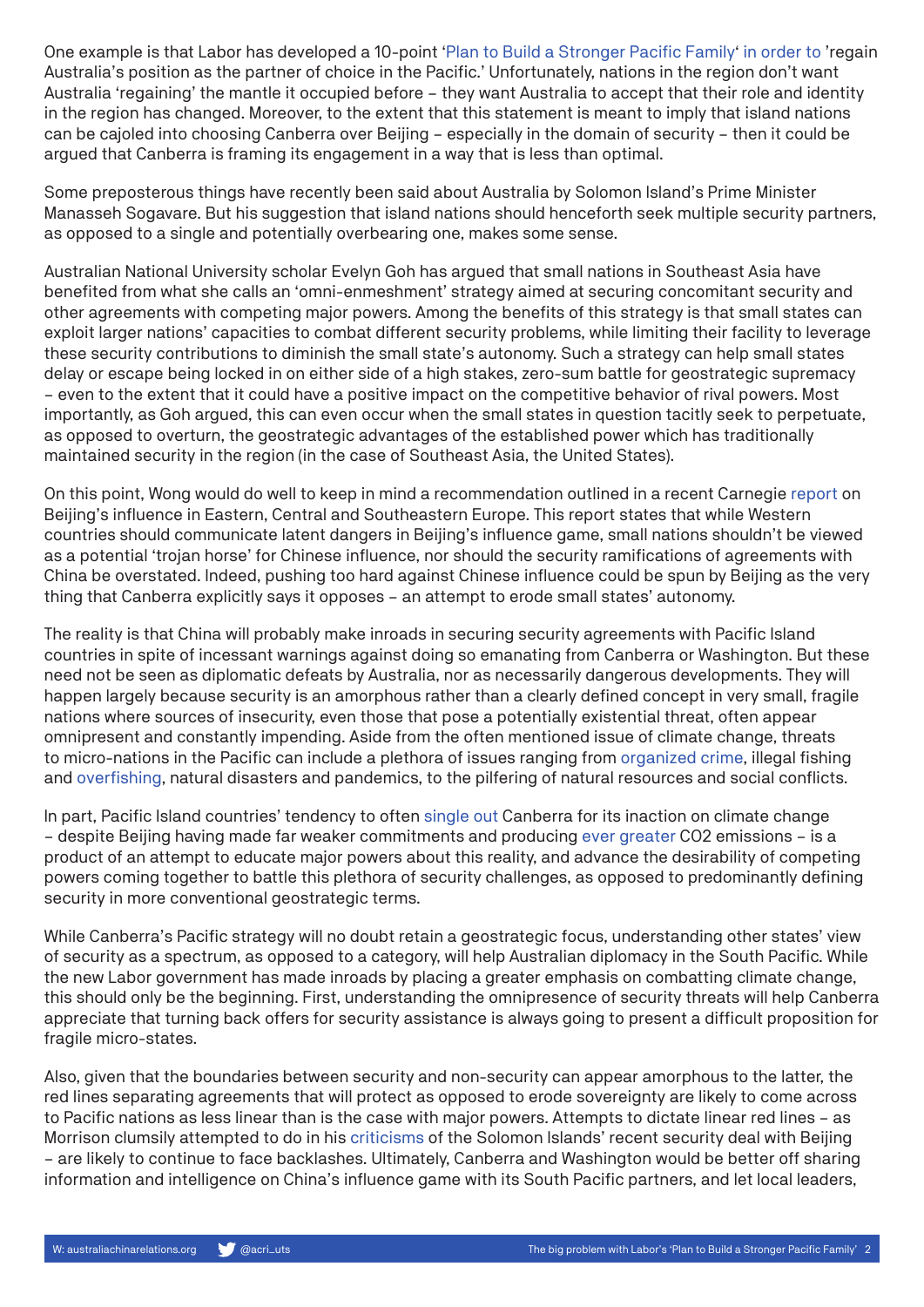who should know their security situation and value their autonomy more than anyone, stay in the driver's seat in defining where the red lines on security cooperation are.

While the above largely reflects an old problem with Australia's diplomacy in the South Pacific, there is also a newer cause for concern in the Labor government's plan, which is also mentioned in the Carnegie report: an overreliance on soft power. There is a tendency to define the failings of Australia's Pacific diplomacy as largely the product of the ideological leanings and moral failings of political opponents, rather than the result of a prominent geostrategic shift in the region. In keeping with that, Labor's Stronger Pacific Family plan places an excessive emphasis on 'smarter' diplomacy, cultural sensitivity and soft power – including its emphasis on people-to-people relations, broadcasting, and ['deepening cultural and sporting ties.](https://www.aljazeera.com/news/2022/6/1/australian-fm-to-visit-samoa-tonga-in-bid-to-boost-pacific-ties)' It could well be argued that the Labor plan would be stronger if it did the opposite – if it was recalibrated to move away from Western social trends and address more fundamental problems that are aligned with where Pacific Islands are in terms of their hierarchy of needs.

China's soft power game has improved markedly in recent times, helped along by their [exploitation](https://dpa.bellschool.anu.edu.au/sites/default/files/publications/attachments/2020-04/ib_2020_10_zhang_final_0.pdf) of what the Taiwanese [call](https://english.119.gov.taipei/News_Content.aspx?n=5A5095A76D29FF0B&s=60C8F6C90C796F7D) 'pandemic prevention diplomacy.' But the core pillar of Beijing's aid diplomacy is still that it can and will build what other donor nations can't or won't. There is a compelling logic behind the premise that meeting material needs is a more enduring foundation for international partnerships than forging ideological or sentimental bonds, which may not outlive transitions of power. And where Beijing struggles, as the Carnegie report outlines, the reason is not that its promises are not valued – it is rather that China often fails to deliver, or delivers at a high cost to the environment and workers' rights, growing debt, or an erosion of foreign policy autonomy.

Australia needs to be awake to this kind of thinking. Too strong an emphasis on 'kinship' via the 'Pacific family' plan will likely come across as disingenuous – especially if it is not backed up with effective action. The focus, thus, should be on hitting the benchmarks Australia's programs set, meeting locally defined needs without imposing heavy costs, or, at the least, helping fragile nations become resilient enough that they can be more immune to elite capture or quasi-subjugation by rival foreign powers. Unfortunately, on each of these metrics, the success of Australia's aid engagement with many countries in the region has hitherto been at best modest.

Inaugurated in 2016, the Morrison government's Pacific Step-Up has sought to at least address some of the more pressing infrastructure problems of Pacific nations over the long term. But a brief perusal of the figures shows that Western aid has brought very little in terms of positive short-term outcomes and has contributed little to transforming economies in the region. For instance, despite the [World Bank's Doing Business index](https://documents1.worldbank.org/curated/en/688761571934946384/pdf/Doing-Business-2020-Comparing-Business-Regulation-in-190-Economies.pdf)  [in 2020](https://documents1.worldbank.org/curated/en/688761571934946384/pdf/Doing-Business-2020-Comparing-Business-Regulation-in-190-Economies.pdf) showing that 'developing economies are catching up with developed economies in ease of doing business,' Pacific Island nations plummeted in the rankings between 2016 and 2020, with drops in Fiji, Solomon Islands, Samoa, Federated States of Micronesia, Kiribati, and Vanuatu. Per capita GDP dropped or barely moved in states including Fiji, Solomon Islands, and Samoa during the same period.

Where the figures are not bad, it is often because they are not anywhere to be found. This weak commitment to compiling a more comprehensive record of official OECD/World Bank etc. development indicators in the region is puzzling, because Australia can't show the material benefits of its aid or infrastructure investments if it can't or doesn't measure them. And if Canberra can't do that, it offers a free kick to rival powers whose contributions, such as massive sporting stadiums for Solomon Islands' Pacific Games, are more visually and viscerally impactful than value-adding and sustainable.

Other countries are waking up to Pacific nations' agency and geostrategic nous following their rejection of Beijing's multilateral security pact. In diplomatic dealings henceforth, Pacific Island countries should be treated less as 'little brothers' in Australia's 'Pacific family' and more as rational bargainers. On this point, Labor's promise for 'better diplomacy' should not veer into overemphasizing gestures at the expense of substance. Australia's diplomacy needs to be grounded on a sober awareness of how ongoing geostrategic shifts have altered power differentials between Australia and other nations in the region. And with this in mind, Canberra should start with a focus on better delivery and a lowering of the price tag, and make a marked shift on where Canberra's 'red lines' are drawn in relation to island countries' security agreements with other nations. This probably won't be enough to win over the Pacific. But it might be enough to stop Canberra from losing it forever.